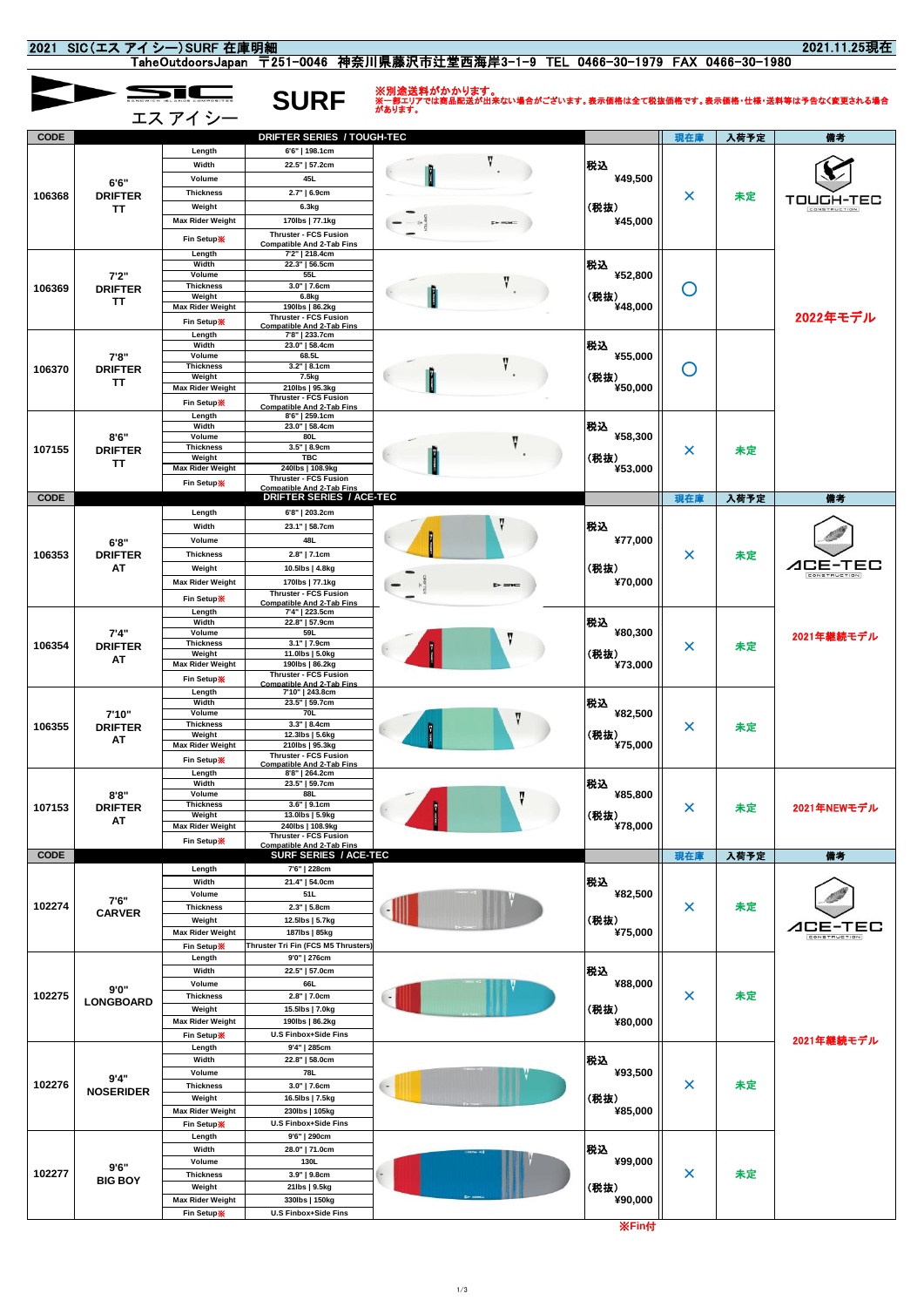| <b>CODE</b> |                            |                            | <b>STAR LIGHT</b>                                  |                 |                                                 | 現在庫            | 入荷予定       | 備考 |
|-------------|----------------------------|----------------------------|----------------------------------------------------|-----------------|-------------------------------------------------|----------------|------------|----|
|             |                            | Length                     | 5'6"   167.6cm                                     |                 | 税込                                              | ×              | 確認中        |    |
| 103368      |                            | Width                      | 20.25"   51.4cm                                    |                 |                                                 |                |            |    |
|             |                            | Volume                     | 31.5L                                              |                 | ¥99,000                                         |                |            |    |
|             | 5'6"<br><b>PISTOL WHIP</b> | <b>Thickness</b>           | $2.36"$   6.0cm                                    |                 |                                                 |                |            |    |
|             |                            | Weight                     | 7.0lbs   3.17kg                                    |                 | (税抜)                                            |                |            |    |
|             |                            | <b>Max Rider Weight</b>    | 160lbs   72.6kg                                    |                 | ¥90,000                                         |                |            |    |
|             |                            |                            | 5Fin - Quad/Thruster -                             |                 |                                                 |                |            |    |
|             |                            | <b>Fin Setup※</b>          | FCS LL Boxes With 2-Tab Fins                       |                 |                                                 |                |            |    |
|             |                            | Length                     | 6'0"   182.9cm                                     |                 |                                                 |                |            |    |
| 103369      | 6'0"<br><b>PISTOL WHIP</b> | Width                      | 21.5"   54.6cm                                     |                 | 税込                                              | 2              |            |    |
|             |                            | Volume<br><b>Thickness</b> | 39.8L<br>2.63"   6.7cm                             |                 | ¥99,000<br>(税抜)<br>¥90,000                      |                |            |    |
|             |                            | Weight                     | 7.6lbs   3.45kg                                    |                 |                                                 |                |            |    |
|             |                            | Max Rider Weight           | 180lbs   81.6kg                                    |                 |                                                 |                |            |    |
|             |                            | <b>Fin Setup※</b>          | 5Fin - Quad/Thruster -                             |                 |                                                 |                |            |    |
|             |                            | Length                     | FCS LL Boxes With 2-Tab Fins<br>6'4"   193.0cm     |                 |                                                 |                |            |    |
|             | 6'4"<br><b>PISTOL WHIP</b> | Width                      | 21.5"   54.6cm                                     |                 | 税込<br>¥99,000<br>(税抜)<br>¥90,000                | 2              |            |    |
|             |                            | Volume                     | 43.9L                                              |                 |                                                 |                |            |    |
| 103370      |                            | <b>Thickness</b><br>Weight | 2.75"   7.0cm<br>8.2lbs   3.7kg                    |                 |                                                 |                |            |    |
|             |                            | <b>Max Rider Weight</b>    | 200lbs   90.7kg                                    |                 |                                                 |                |            |    |
|             |                            | Fin Setup                  | 5Fin - Quad/Thruster -                             |                 |                                                 |                |            |    |
|             |                            | Length                     | FCS LL Boxes With 2-Tab Fins<br>6'10"   208.2cm    |                 |                                                 |                |            |    |
|             |                            | Width                      | 22.0"   55.9cm                                     |                 | 税込                                              |                |            |    |
|             |                            | Volume                     | 42.8L                                              |                 | ¥99,000                                         |                |            |    |
| 103371      | 6'10"                      | <b>Thickness</b>           | $3.0''$   $7.6cm$                                  |                 |                                                 | 1              |            |    |
|             | <b>PISTOL WHIP</b>         | Weight<br>Max Rider Weight | 8.8lbs   4.0kg<br>220lbs   99.8kg                  |                 | (税抜)<br>¥90,000                                 |                |            |    |
|             |                            |                            | 5Fin - Quad/Thruster -                             |                 |                                                 |                |            |    |
|             |                            | Fin Setup                  | FCS LL Boxes With 2-Tab Fins                       |                 |                                                 |                |            |    |
|             |                            | Length                     | 7'0"   213.4cm                                     |                 |                                                 |                |            |    |
|             |                            | Width                      | 22.0"   55.9cm                                     |                 | 税込                                              |                |            |    |
|             |                            | Volume                     | 49L                                                |                 | ¥104,500                                        |                |            |    |
| 103372      | 7'0"                       | <b>Thickness</b>           | 2.75"   7.0cm                                      |                 |                                                 | $\overline{2}$ |            |    |
|             | <b>PICK POKET</b>          | Weight                     | 9.3lbs   4.2kg                                     |                 | (税抜)                                            |                |            |    |
|             |                            | <b>Max Rider Weight</b>    | 165lbs   74.8kg                                    |                 | ¥95,000                                         |                |            |    |
|             |                            | <b>Fin Setup※</b>          | Quad+1U.S.Finbox -                                 |                 |                                                 |                |            |    |
|             |                            |                            | FCS LL Boxes With 2-Tab Fins                       |                 |                                                 |                |            |    |
|             |                            | Length                     | 7'4"   223.5cm                                     |                 |                                                 |                |            |    |
|             |                            | Width<br>Volume            | 22.5"   57.1cm<br>57L                              |                 | 税込<br>¥110,000                                  |                |            |    |
| 103373      | 7'4''                      | <b>Thickness</b>           | $3.0"$   $7.6cm$                                   |                 | 4                                               |                | 2021年継続モデル |    |
|             | <b>PICK POKET</b>          | Weight                     | 9.9lbs   4.5kg                                     |                 | (税抜)                                            |                |            |    |
|             |                            | Max Rider Weight           | 180lbs   81.6kg                                    |                 | ¥100,000                                        |                |            |    |
|             |                            | Fin Setup                  | Quad+1U.S.Finbox -<br>FCS LL Boxes With 2-Tab Fins |                 |                                                 |                |            |    |
|             |                            | Length                     | 7'10"   243.8cm                                    |                 |                                                 |                | 確認中        |    |
|             |                            | Width                      | 22.5"   57.2cm                                     |                 | 税込                                              |                |            |    |
|             | 7'10"                      | Volume<br><b>Thickness</b> | 62.5L<br>$3.0''$   7.6cm                           |                 | ¥121,000<br>(税抜)<br>¥110,000                    | ×              |            |    |
| 103374      | <b>PICK POKET</b>          | Weight                     | 10.6lbs   4.8kg                                    |                 |                                                 |                |            |    |
|             |                            | Max Rider Weight           | 200lbs   90.7kg                                    |                 |                                                 |                |            |    |
|             |                            | Fin Setup*                 | Quad+1U.S.Finbox -<br>FCS LL Boxes With 2-Tab Fins |                 |                                                 |                |            |    |
|             |                            | Length                     | 8'6"   259.0cm                                     |                 |                                                 |                |            |    |
|             | 8'6''<br><b>SWINDLER</b>   | Width                      | 22.5"   57.2cm                                     |                 | 税込<br>¥132,000<br>(税抜)<br>$E = 500$<br>¥120,000 | $\mathsf{x}$   | 確認中        |    |
|             |                            | Volume                     | 60L                                                |                 |                                                 |                |            |    |
|             |                            | <b>Thickness</b>           | 2.75"   7.0cm                                      |                 |                                                 |                |            |    |
| 103375      |                            | Weight                     | 10.8lbs   4.9kg                                    |                 |                                                 |                |            |    |
|             |                            | <b>Max Rider Weight</b>    | 180lbs   81.6kg                                    |                 |                                                 |                |            |    |
|             |                            |                            | 2+1-FCS LL + U.S.Finbox                            |                 |                                                 |                |            |    |
|             |                            | <b>Fin Setup※</b>          | Boxes-2-Tab/U.S.Standard Fins                      |                 |                                                 |                |            |    |
|             | 9'0"<br><b>SWINDLER</b>    | Length                     | 9'0"   276.0cm                                     |                 |                                                 |                |            |    |
|             |                            | Width<br>Volume            | 22.75"   57.8cm<br>70L                             |                 | 税込<br>¥137,500                                  | 5<br>¥125,000  |            |    |
| 103376      |                            | <b>Thickness</b>           | 3.00"   7.6cm                                      | V               |                                                 |                |            |    |
|             |                            | Weight                     | 12.1lbs   5.5kg                                    |                 | (税抜)                                            |                |            |    |
|             |                            | Max Rider Weight           | 220lbs   99.8kg<br>2+1-FCS LL + U.S.Finbox         |                 |                                                 |                |            |    |
|             |                            | Fin Setup                  | Boxes-2-Tab/U.S.Standard Fins                      |                 |                                                 |                |            |    |
|             |                            | Length                     | 9'4"   284.5cm                                     |                 |                                                 |                |            |    |
|             |                            | Width                      | 22.75"   57.8cm                                    | υ               | 税込                                              |                |            |    |
|             |                            | Volume                     | 79.4L                                              |                 | ¥143,000                                        |                |            |    |
|             | 9'4"                       | <b>Thickness</b>           | $3.25"$   8.3cm                                    |                 |                                                 |                |            |    |
| 103377      | <b>SMUGGLER</b>            | Weight                     | 12.1lbs   5.5kg                                    |                 | (税抜)<br>¥130,000                                | ×              | 未定         |    |
|             |                            | <b>Max Rider Weight</b>    | 200lbs   90.7kg                                    | 83<br>$E = 100$ |                                                 |                |            |    |
|             |                            |                            | Single-U.S.Finbox/                                 |                 |                                                 |                |            |    |
|             |                            | Fin Setup                  | <b>U.S.Standard Fin</b>                            |                 |                                                 |                |            |    |
|             |                            | Length                     | 9'8"   294.6cm                                     |                 | 税込<br>¥148,500<br>(税抜)                          | x              | 未定         |    |
| 103378      | 9'8"<br><b>SMUGGLER</b>    | Width<br>Volume            | 23.0"   58.4cm<br>89.4L                            |                 |                                                 |                |            |    |
|             |                            | <b>Thickness</b>           | 3.50"   8.9cm                                      |                 |                                                 |                |            |    |
|             |                            | Weight                     | 12.6lbs   5.7kg                                    |                 |                                                 |                |            |    |
|             |                            | Max Rider Weight           | 250lbs   113.4kg                                   |                 | ¥135,000                                        |                |            |    |
|             |                            | <b>Fin Setup※</b>          | Single-U.S.Finbox/<br><b>U.S.Standard Fin</b>      |                 |                                                 |                |            |    |
|             |                            |                            |                                                    |                 |                                                 |                |            |    |

※**Finなし**